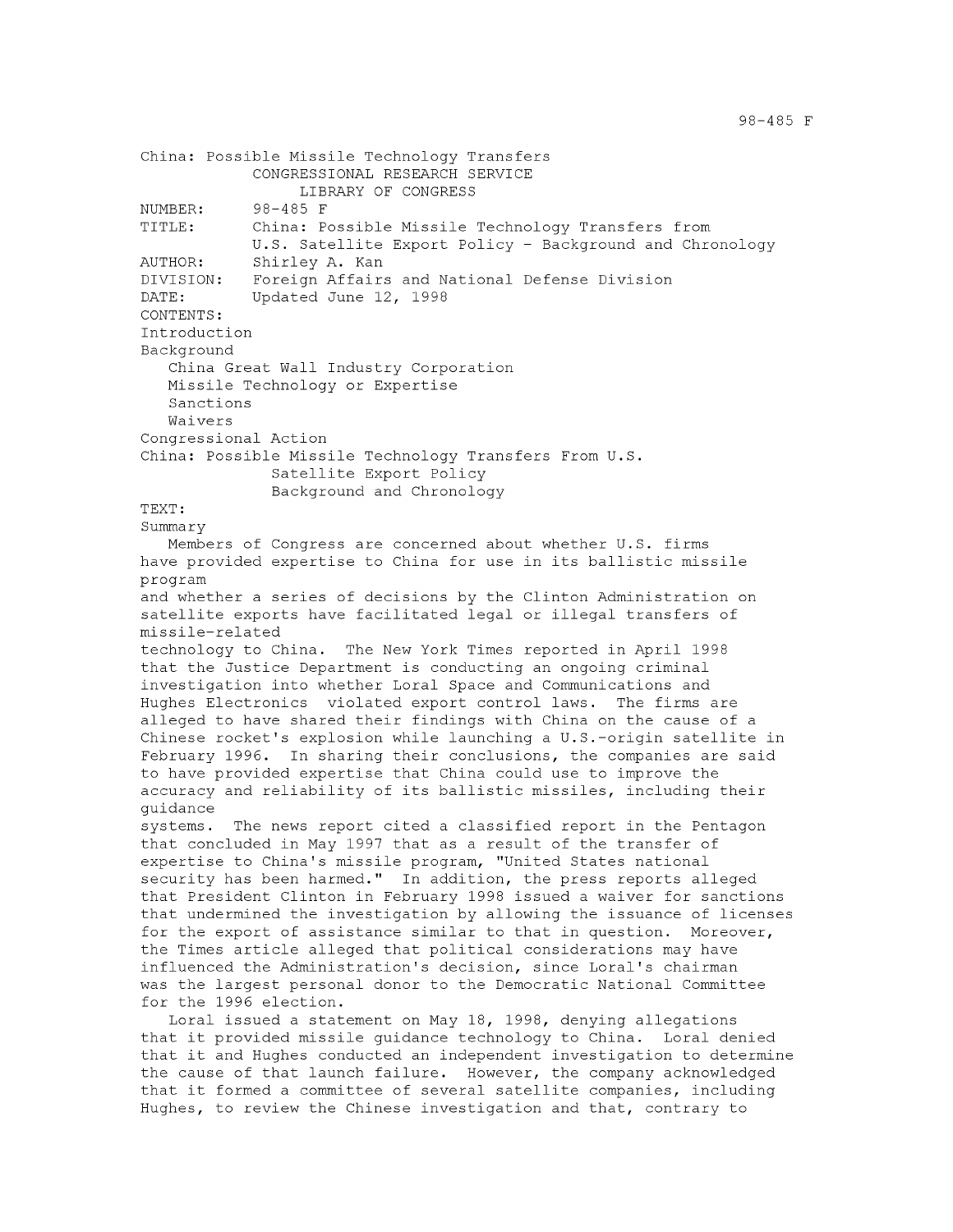its policies, "the committee provided a report to the Chinese before consulting with State Department export licensing authorities." The Administration argues that export controls and strict security measures prevent inappropriate technology transfers to China's ballistic missile program. Administration officials say that export licensing procedures and strict security measures (including escorts of satellites

by U.S. military officers prior to launch) preclude any assistance to the design, development, operation, maintenance, modification, or repair of any launch facility or rocket in China. Moreover, effective

export controls on dual-use technology (with military and civilian applications) allow U.S. exporters to compete while protecting U.S. security interests. Officials have publicly disputed that there were objections within the executive branch to allowing recent satellite exports to China.

This CRS report provides detailed background information and a comprehensive chronology. The events summarized below, based on various open sources and interviews, pertain to various aspects of U.S. foreign and security policy, including missile nonproliferation, export controls on technology useful for missiles and/or satellites, and Presidential waivers of sanctions imposed on China after the Tiananmen crackdown.

## Introduction

Members of Congress are concerned about allegations that U.S. firms provided expertise to China that could be used in its ballistic missile program and that a series of decisions by the Clinton Administration on satellite exports have facilitated legal or illegal transfers of missile-related technology to China. The New York Times reported in April 1998 that the Justice Department is conducting an ongoing criminal investigation into whether Loral Space and Communications (of New York), and Hughes Electronics (of Los Angeles) violated export control laws. (See Endnote **1.)** The firms are alleged to have shared their findings with China, without approval from the U.S. government, on the cause of a Chinese rocket's explosion while launching a U.S.-origin satellite in February 1996. In sharing their conclusions, the companies are said to have provided expertise that China could use to improve the accuracy and reliability of its ballistic missiles, including their guidance systems. A classified report at the Department of Defense's Defense Technology Security Administration (DTSA) reportedly concluded in May 1997 that Loral and Hughes transferred expertise to China that significantly enhanced the reliability of its nuclear ballistic missiles and "United States national security has been harmed."

In addition, the media reports allege that President Clinton in February 1998 issued a waiver of sanctions that undermined the investigation by allowing the issuance of licenses for the export of technology or expertise similar to that in question despite "strong opposition" from Justice. Moreover, political considerations are alleged to have influenced the Administration's decision, since Loral's chairman was the largest personal donor to the Democratic Party in 1996.

This CRS report provides detailed background information and a comprehensive chronology. The events summarized below, based on various open sources and interviews, pertain to various aspects of U.S. foreign and security policy: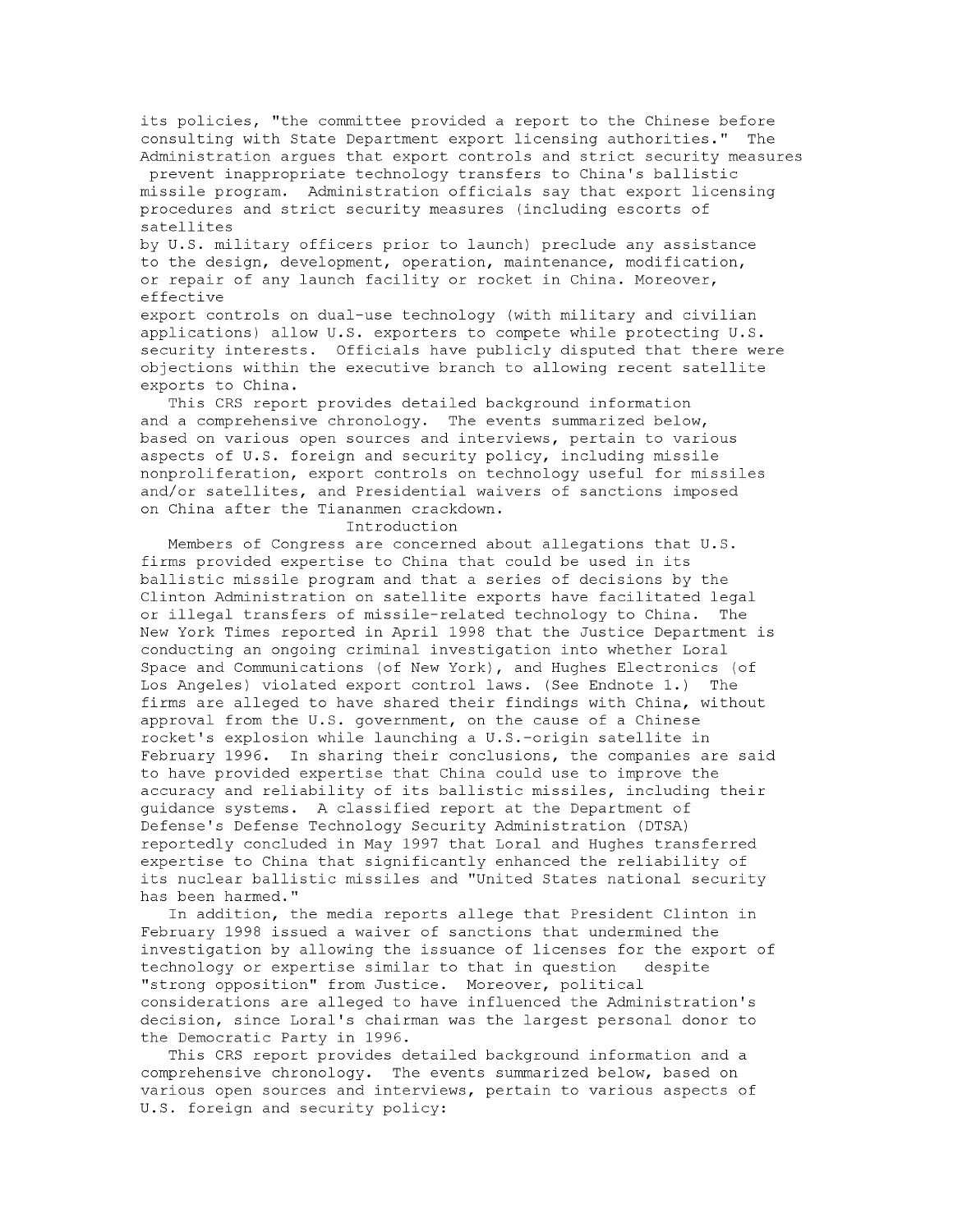Presidential waivers for exports of satellites, including the latest waiver for Chinasat-8 (built by Loral) during an ongoing criminal investigation into alleged assistance by Loral and Hughes to China's missile program; waivers are for sanctions imposed after China's Tiananmen Square crackdown; sanctions imposed for missile proliferation by China's space launch company, China Great Wall Industry Corporation; quotas on Chinese launches of satellites; controls on exports of U.S.-origin satellites and/or satellite technology; export controls to prevent technology transfers that could contribute to China's ballistic missile force and/or military satellites.

Background

China Great Wall Industry Corporation

China Great Wall Industry Corporation (CGWIC) has been China's space launch company since 1986. It is a state-owned corporation in China's defense-related aerospace industry. CGWIC belongs to the China Aerospace Corporation (CASC), which oversees China's space and missile research and development establishment. It develops strategic and tactical ballistic missiles, space launch vehicles, surface-to-air missiles, cruise missiles, and military (reconnaissance, communications, or other) and civilian satellites. CGWIC uses the Long March series of rockets to launch satellites. The Long March boosters are also produced as China's DF-4 and DF-5A intercontinental ballistic missiles (ICBM) deployed in the Second Artillery, the strategic missile force of the People's Liberation Army (PLA), China's military. (See Endnote 2.) China's launch facilities, such as the Xichang Satellite Launching Center in southwestern Sichuan province, are at PLA bases.

China reportedly launched its first satellite, Dongfanghong ("East is Red") on April 24, 1970. By the end of 1997, China reportedly had launched 40 domestic satellites: 17 retrievable reconnaissance satellites, 3 meteorological satellites, 8 communications and broadcasting satellites, and 12 "experimental" (possibly military) satellites. China is using the satellites and space technology to enhance its national defense, economy, and international prestige. (See Endnote 3.) On April 7, 1990, the China Great Wall Industry Corporation launched a foreign satellite, Asiasat, for the first time. (See Endnote 4.) Since then, the company has expanded its foreign business, especially with U.S. firms such as Hughes Electronics, Lockheed Martin, and Loral Space and Communications. China probably seeks foreign capital and technology to apply to its domestic satellite research and development efforts, in part to lessen reliance on purchasing foreign satellites. For example, the president of the Chinese Academy of Space Technology said that the Chinese Dongfanghong (East is Red) satellites match the capacities of advanced satellites built by Hughes, but are backward in satellite navigation and stabilization technologies. The Academy hopes to sell its satellites at world standards by 2000. (See Endnote 5.)

China has experienced a number of embarrassing and costly failed satellite launches. In 1992, a Chinese rocket stalled while attempting to launch the Optus-Bl satellite and another rocket exploded and destroyed the Optus-B2 satellite (both built by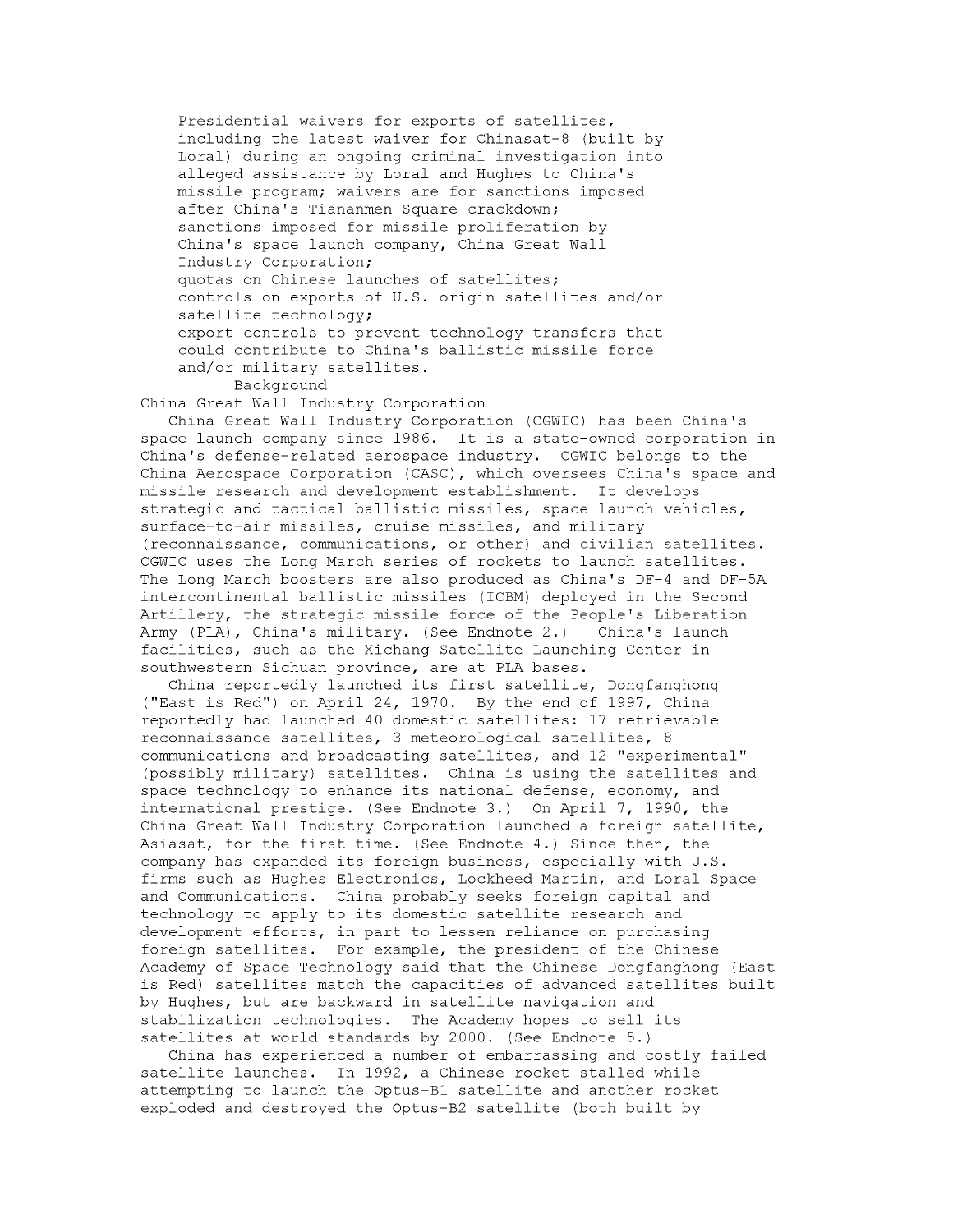Hughes). In 1995, A Long March rocket exploded and destroyed the Apstar-2 satellite (built by Hughes). In 1996, another Chinese rocket exploded and destroyed the Intelsat satellite (built by Loral). Aside from the dramatic explosions, other problems have prevented the Chinese rockets from successfully launching satellites into the correct orbits.

China's aerospace industry has shifted from denying all responsibility in failed launches of foreign satellites to expressing willingness to work with foreign companies in determining the causes of explosions and other failures. This practice may have been a strategy to learn from foreign companies methods to improve China's rockets, satellites, and other related space technology. China may also have been requested by insurance companies and satellite manufacturers to share information about problems in Chinese rockets to show that the problems were being solved. Missile Technology or Expertise

Critics say that allowing China to launch U.S.-origin satellites indirectly subsidizes and assists Chinese military aerospace research and development efforts, because the technology used in launching satellites can be used in ballistic missiles. Henry Sokolski (Executive Director of the Nonproliferation Policy Education Center and a Defense official in the Bush Administration) writes that "intangible technology" is critical to the timely, reliable, and accurate placement of satellites into space as well as launches of warheads against targets by ballistic missiles. Intangible technologies include: coupling load analysis, guidance data packages, upper-stage solid rocket propellant certification, upper-stage control design validation, lower-stage design validation, and general quality assurance. Also, multi-satellite dispensers, or smart dispensers, can be used as multiple-warhead dispensers, thus assisting China's reported efforts to develop a capability in multiple independently targeted reentry vehicles (MIRVs) for its ICBMs. (See Endnote 6.) China has used such dispensers to launch multiple satellites for Iridium. In the case of Loral's alleged assistance to China in 1996, the company may have concurred with or identified problems with the Long March rockets in reviewing the cause of the February 1996 explosion.

Acting Undersecretary of State John Holum confirmed on April 9, 1998, that after the accident in February 1996, the Department of State "became aware that there may have been a violation." The case was referred to the Department of Justice for investigation. He said that there are "strong legal remedies" for violations of export control laws, including a denial of future licenses.

Loral issued a statement on May 18, 1998, saying that allegations that it provided missile guidance technology to China are false. Loral also says that it did not advise China "on how to fix any problems with the Long March rocket." The company states that "the Chinese alone conducted an independent investigation of the launch failure [in February 1996] and they determined that the problem was a defective solder joint in the wiring a 'low-tech' matter." Loral denied that it and Hughes conducted an independent investigation to determine the cause of that launch failure. However, at the insistence of insurance companies, which required non-Chinese confirmation of resolutions of problems with Long March rockets, Loral formed a committee of several satellite companies, including Hughes, to review the Chinese investigation. According to Loral, the review committee obtained information from the Chinese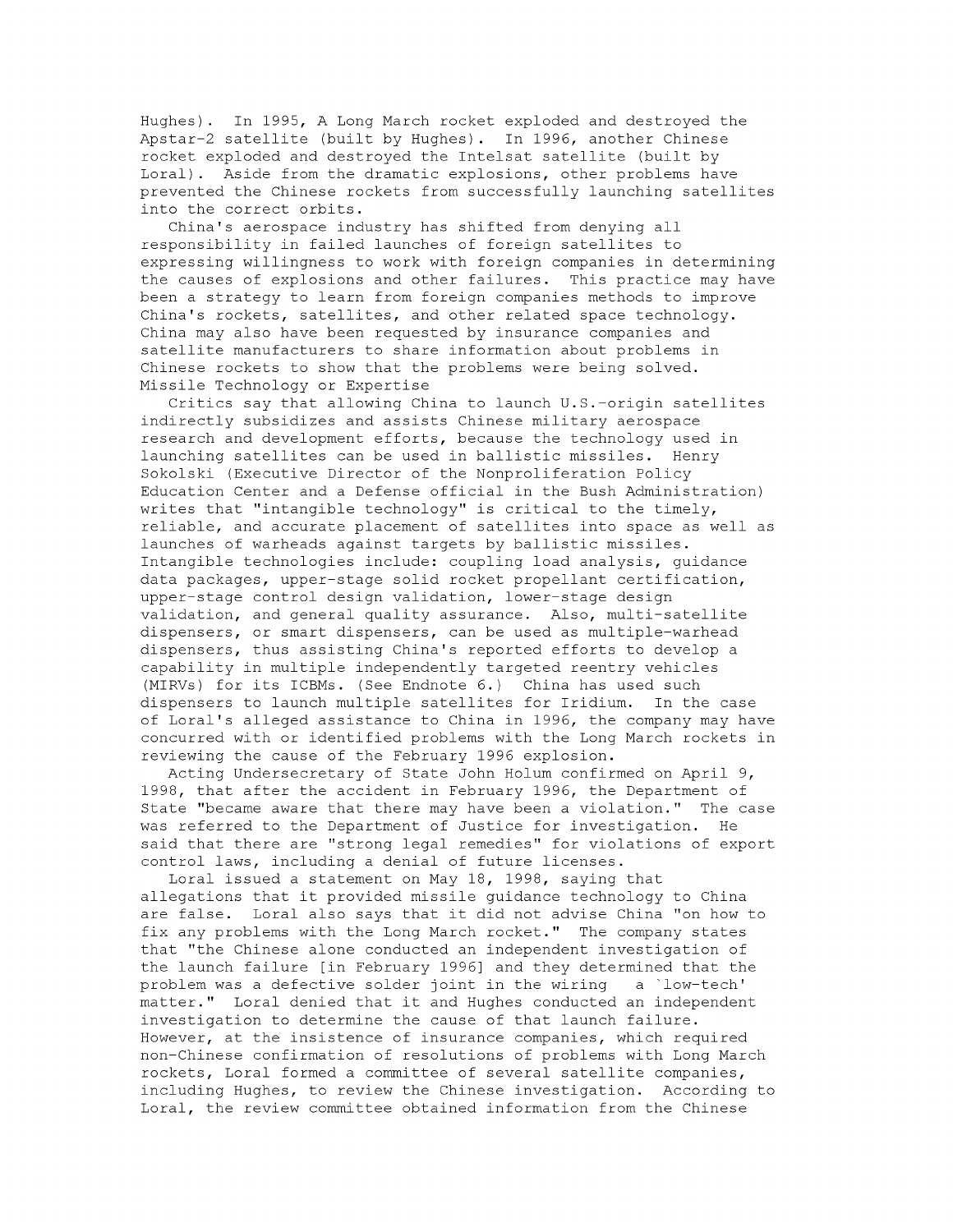and was not formed to help them solve their problems. The review agreed with the Chinese conclusion (that a defective solder joint was responsible), without performing tests or providing any test data to the Chinese. The committee did note that further tests by China would be required to establish certainty. Loral says that, during the review, it discussed the committee's work with U.S. officials. As far as Loral's engineer's can determine, the statement says, "no sensitive information no significant technology was conveyed to the Chinese."

Nevertheless, Loral admitted that, contrary to its policies, "the committee provided a report to the Chinese before consulting with State Department export licensing authorities." According to Loral, as soon as its executives found out in May 1996, the company notified the Departments of State and Defense. In June 1996, Loral provided to the U.S. government a detailed, written report concerning all communications with China. Loral adds that it is in full cooperation with the Justice Department in its investigation and with Congressional committees. Loral concludes that based upon its own review, it "does not believe that any of its employees dealing with China acted illegally or damaged U.S. national security." In addition, the statement says that Loral's chairman, Bernard Schwartz, was not personally involved in any aspect of this matter. "No political favors or benefits of any kind were requested or extended, directly or indirectly, by any means whatever." Loral also denies any connection between the launch failure in February 1996 and the Presidential waiver for another Loral-built satellite in February 1998. The export license for the latest launch (for Chinasat-8) "applied the strictest prohibitions on technology transfer and specified that any new launch failure investigation would require a separate license." Loral stresses that it complies strictly with export control laws and regulations.

Administration officials say that export licensing procedures and strict security measures (including escorts of satellites by U.S. military officers prior to launch) preclude any assistance to the design, development, operation, maintenance, modification, or repair of any launch facility or rocket in China. Moreover, Undersecretary of Commerce William Reinsch testified to Congress on April 28, 1998, that effective export controls on dual-use technology (with military and civilian applications) allow U.S. exporters to compete while protecting U.S. security interests. He disputed that there were objections within the executive branch to allowing recent satellite exports to China, saying that since November 1996 (when the licensing jurisdiction was transferred from the Department of State to Commerce), the Commerce Department has issued three export licenses for satellites to be launched from China with the concurrence of all agencies.

However, it is unclear whether the Justice Department was among those agencies that concurred in issuing the export licenses. The New York Times alleges that the Justice Department strongly opposed the President's approval and waiver, in February 1998, for the export of a Loral-built satellite. Finally, there is little public information on the export licenses issued by the State Department for technical assistance agreements (TAAs) concerning the transfer of data needed to mate satellites to launch vehicles, and other technical assistance.

## Sanctions

CGWIC has been affected by two categories of sanctions imposed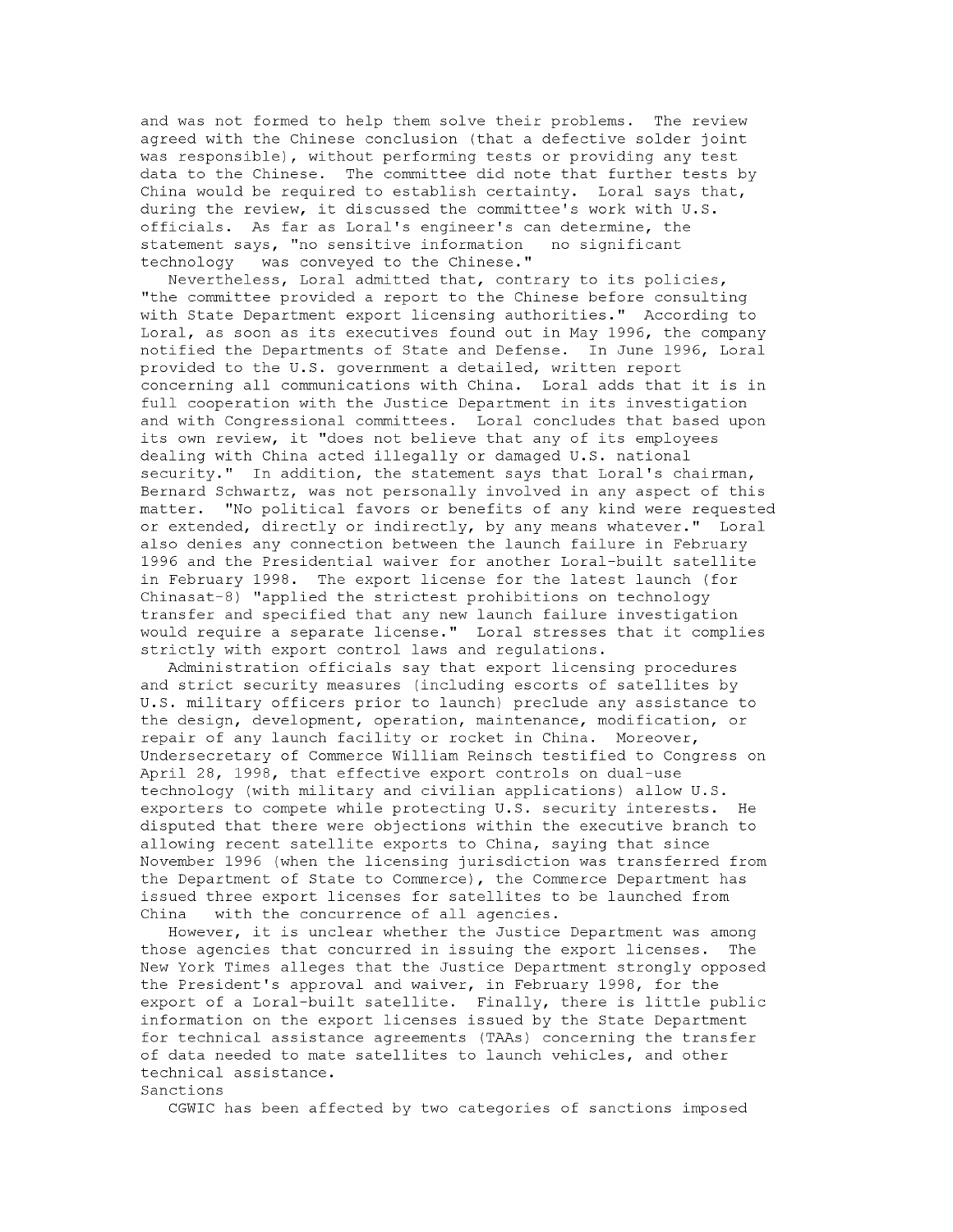on China: those imposed after the Tiananmen crackdown and those imposed for missile proliferation. In 1990, the United States imposed post-Tiananmen sanctions as required in the Foreign Relations Authorization Act for FY1990 and FY1991 (P.L. 101-246). Sec. 902(a) requires suspensions in programs related to: **(1)** Overseas Private Investment Corporation, (2) Trade and Development Agency, (3) exports of Munitions List items, (4) exports of crime control equipment, (5) export of satellites for launch by China, (6) nuclear cooperation, and (7) liberalization of export controls. Suspensions (3) and (5) affected export of satellites to China. Sec. 902(b) allows Presidential waivers of those suspensions by reporting that "it is in the national interest" to terminate a suspension.

As for sanctions related to missile proliferation, on April 30, 1991, the Bush Administration denied licenses for the export of U.S. parts for a Chinese satellite, the Dongfanghong-3, citing "serious proliferation concerns." On May 27, 1991, President Bush declared sanctions on China for transferring to Pakistan technology related to the M-11 short-range ballistic missile. These sanctions, required by Sec. 73(a) of the Arms Export Control Act (P.L. 90-629) and Sec. 11B(b) **(1)** of the Export Administration Act (P.L. 96-72), were intended to enforce the Missile Technology Control Regime (MTCR). These sanctions, which took effect on June 16 and 25, 1991, denied export licenses and waivers of sanctions for: **(1)** high-speed computers to China, which can be used for missile flight testing; (2) satellites for launch by China; and (3) missile technology or equipment. They affected two Chinese aerospace corporations: CGWIC and China Precision Machinery Import Export Corporation. President Bush waived these sanctions on March 23, 1992, after China agreed to abide by the MTCR guidelines.

The Clinton Administration had to impose similar sanctions on August 24, 1993, after China was again determined to have transferred M-11 related equipment to Pakistan. A total of **11** Chinese defense industrial companies were sanctioned, including CGWIC again. Beginning in 1993, the U.S. aerospace industry and aerospace company executives lobbied against sanctions and for expansion of satellite exports to China. China, on October 4, 1994, agreed not to export ground-to-ground missiles inherently capable of delivering at least 500 kg to at least 300 km an understanding the U.S. side sought to include the M-11 missiles under the MTCR. On November **1,** 1994, the Clinton Administration waived those sanctions. (See Endnote 7.)

Waivers (See Endnote 8.)

Since sanctions were imposed after the Tiananmen crackdown in 1989, Presidents Bush and Clinton have issued at least 13 waivers for 20 satellite projects (each project may involve more than one satellite), on a case-by-case basis, to allow the export to China of U.S.-origin satellites or components (for foreign satellites) subject to export controls. (See the Table below.) Since they were first granted, Presidential waivers have been increasingly issued for satellites used by China not just launched from China. Some waivers under P.L. 101-246 have specified whether sections 902(a) (3) and  $902(a)$  (5), on Munitions List items and satellites, applied; other waivers simply referred to section 902 or 902(a) . The Administration has considered supporting China as a partner in the MTCR, issuing a blanket waiver of sanctions on satellites, and increasing the quota on the numbers of satellites China is allowed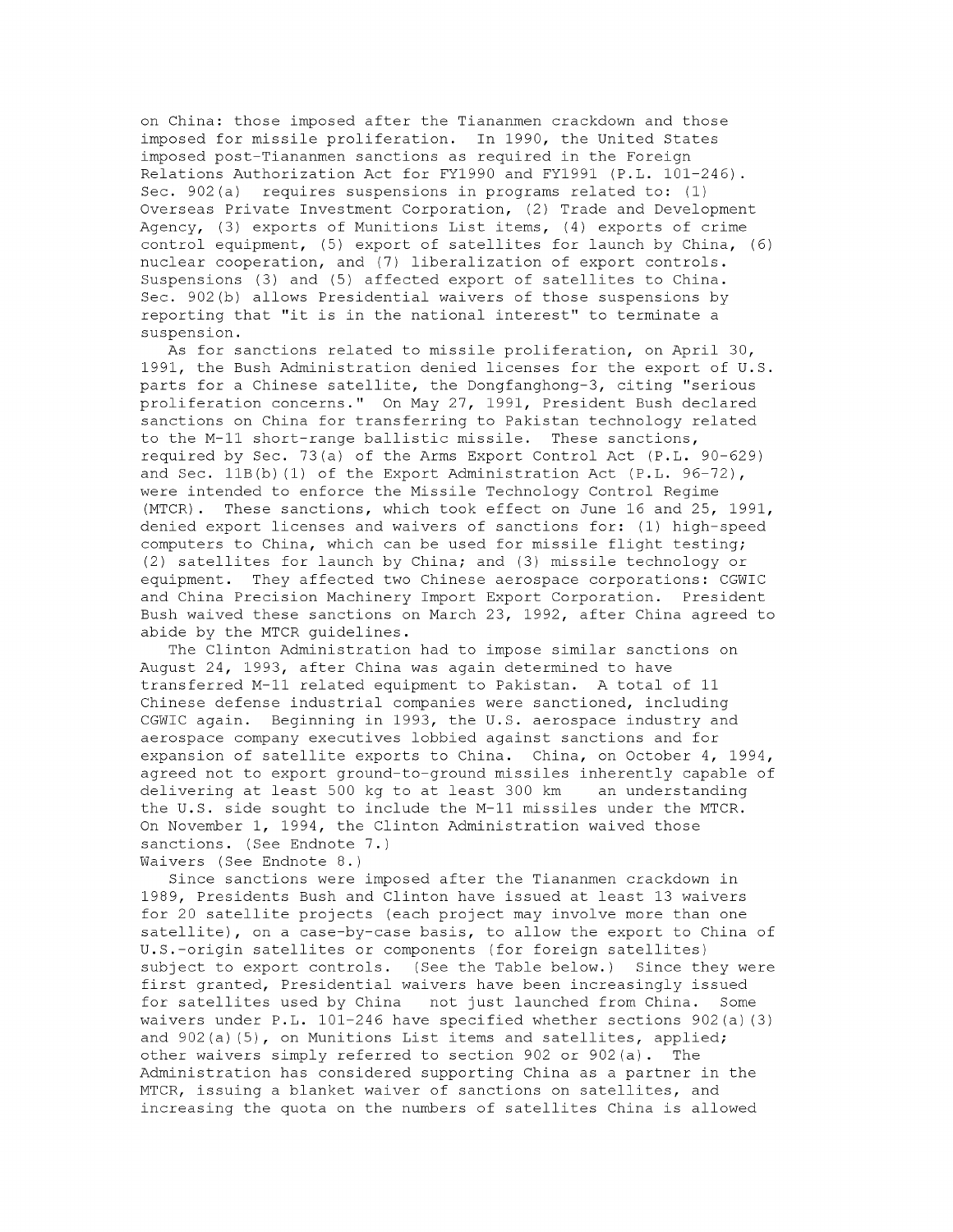to launch in return for further cooperation in missile nonproliferation, according to a secret March 12, 1998, National Security Council memo. (See Endnote 9.)

Congressional Action

Since the early 1990s, Congress has been concerned about the implications for U.S. national security stemming from satellite exports. After the press reports in April 1998, several Congressional committees led by House Speaker Newt Gingrich and Senate Majority Leader Trent Lott began to look into the latest allegations concerning Loral and Hughes and associated actions by the Clinton Administration. These committees include: the Senate Governmental Affairs Subcommittee on International Security, Proliferation, and Federal Services; Senate Foreign Relations Committee; the Joint Economic Committee; and House Committees on Intelligence, International Relations, and National Security. The chairmen of the House International Relations and National Security Committees have requested relevant documents (including the Pentagon's report), but have reportedly faced resistance from the Administration in part because of concerns about compromising the Justice Department's ongoing criminal investigation. (See Endnote 10.) White House spokesperson, Mike McCurry, said on May **11,** 1998, that "we're willing to make available whatever information they need to satisfy themselves that these decisions have been made on sound national security grounds." In addition, Speaker Gingrich announced on May 19, 1998, that he wants to create a select committee, headed by Congressman Christopher Cox, to investigate the various allegations concerning this case. A vote by the House would be needed, perhaps to be scheduled for early June.

The Joint Economic Committee held a hearing on April 28, 1998, on dual-use exports to China. The Senate Governmental Affairs Subcommittee on International Security, Proliferation, and Federal Services scheduled a hearing for May 21, 1998, to look into the applications of technology or expertise in commercial space launch for foreign satellite and ICBM programs.

The House Defense Authorization Act (H.R. 3616) includes amendments that expresses the sense of Congress that the United States should not enter into new agreements with China involving space or missile-related technology, prohibits U.S. participation in investigations of Chinese launch failures, prohibits transfers of missile technology to China, and prohibits the export or re-export of U.S. satellites to China (respectively, by Representatives Spence/Gilman, Bereuter, Hefley, and Hunter on May 19, 1998). The Senate Defense Authorization Act **(S.** 2057) contains several amendments expressing concern over relations with China, technology transfer, and U.S. national security interests. Of relevance to satellite export policy, one of Senator Hutchison's amendments seeks to clarify expectations for presidential waivers regarding Chinese programs.

TABLE OR GRAPHIC NOT SHOWN HERE; I please order document  $\mathbf{I}$  $\overline{1}$ for complete material.  $\perp$  $\overline{\phantom{a}}$ | TABLE OR GRAPHIC NOT SHOWN HERE; | please order document $\overline{\phantom{a}}$